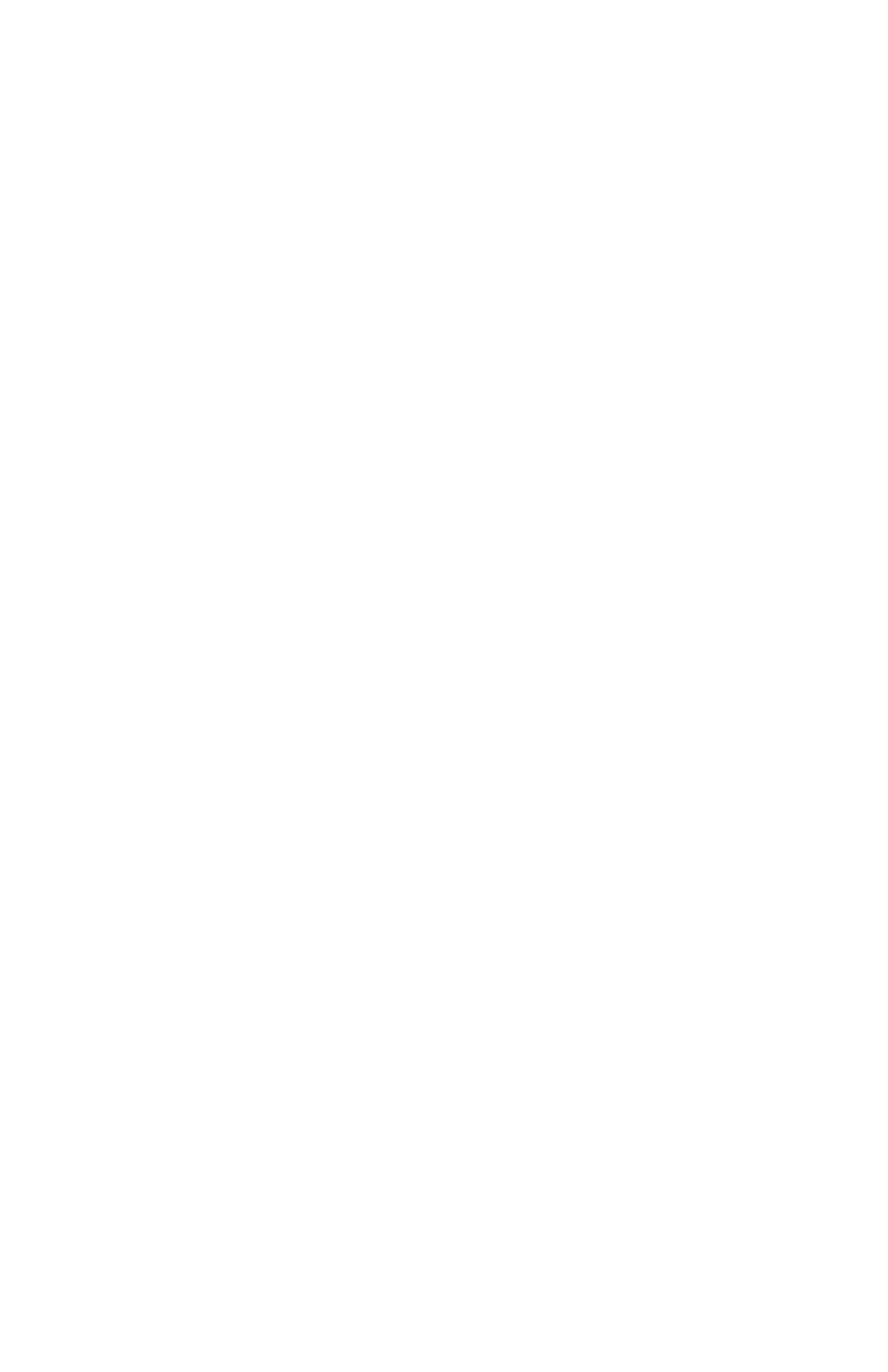|                |                                  |         | LISTING OF PROJECT REVISIONS                                                                                                                                              |      |                               |                                                                            |
|----------------|----------------------------------|---------|---------------------------------------------------------------------------------------------------------------------------------------------------------------------------|------|-------------------------------|----------------------------------------------------------------------------|
| DATE           | SHEET<br>NUMBER                  |         | DESCRIPTION OF REVISIONS                                                                                                                                                  | DATE | <b>SHEET</b><br><b>NUMBER</b> | DESCRIPTION OF REVISIONS                                                   |
| $11 - 20 - 07$ | A                                |         | REVISION SHEET ADDED.                                                                                                                                                     |      |                               |                                                                            |
| $11 - 20 - 07$ | $65 - 76$                        |         | WALL ELEVATIONS REVISED.                                                                                                                                                  |      |                               |                                                                            |
|                |                                  | REASON: | GRADING CHANGES TO ACCOMMODATE 3' BERM IN FRONT OF ABUTMENTS.                                                                                                             |      |                               |                                                                            |
| $11 - 20 - 07$ | 80 & 81                          |         | SUBDRAIN ELEVATIONS REVISED.                                                                                                                                              |      |                               |                                                                            |
|                |                                  | REASON: | REVISED WALL ELEVATIONS.                                                                                                                                                  |      |                               |                                                                            |
| $01 - 18 - 08$ | 4 & 52                           |         | ADDED STEEL PEDESTRIAN HAND RAILING TO THE EAST SEPERATION BARRIER                                                                                                        |      |                               |                                                                            |
|                |                                  | REASON: | PER IQDOT'S REQUEST                                                                                                                                                       |      |                               |                                                                            |
| $01 - 23 - 08$ | $4, 5, 9$ & II                   |         | REVISED QUANTITY ITEMS NO. 4 & 7<br>REVISED LOW STEP ELEVATIONS AT PIER NO. I<br>REVISED PIER STEP ELEVATIONS AND HEIGHTS<br>REVISED PIER STEP REINFORCING AND QUANTITIES |      |                               |                                                                            |
|                |                                  | REASON: | ACTUAL DISC BEARING HEIGHTS ARE SHALLOWER THAN ASSUMED.                                                                                                                   |      |                               |                                                                            |
| 04-09-08       | 12, 13, 14, 15,                  |         | THESE SHEETS DELETED                                                                                                                                                      |      |                               |                                                                            |
|                | 19 & 20                          | REASON: | CONTRACTOR VE PROPOSAL TO REPLACE STONE VENEER ON OUTSIDE<br>FACE AT ABUTMENTS WITH FORM LINER.                                                                           |      |                               |                                                                            |
| 04-09-08       | 12A, 13A, 14A,<br>15A, 19A & 20A |         | THESE SHEETS ADDED<br>REVISED DETAILS, NOTES, DIMENSIONS & REINFORCING                                                                                                    |      |                               |                                                                            |
|                |                                  | REASON: | CONTRACTOR VE PROPOSAL TO REPLACE STONE VENEER ON OUTSIDE<br>FACE AT ABUTMENTS WITH FORM LINER.                                                                           |      |                               |                                                                            |
| 04-09-08       | 4 & 18                           |         | REVISED QUANTITY ITEMS 4, 7 & 22                                                                                                                                          |      |                               |                                                                            |
|                |                                  | REASON: | CONTRACTOR VE PROPOSAL TO REPLACE STONE VENEER ON OUTSIDE<br>FACE AT ABUTMENTS WITH FORM LINER.                                                                           |      |                               |                                                                            |
| 04-09-08       | 5, 6, 45, 46,<br>57, 63          |         | REVISED DETAILS, NOTES, DIMENSIONS & REINFORCING                                                                                                                          |      |                               |                                                                            |
|                |                                  |         | REASON: CONTRACTOR VE PROPOSAL TO REPLACE STONE VENEER ON OUTSIDE<br>FACE AT ABUTMENTS WITH FORM LINER.                                                                   |      |                               |                                                                            |
| $04 - 10 - 08$ | 4 & 18                           |         | REVISED QUANTITY ITEM 15<br>REVISED ABUTMENT PILE QUANTITY                                                                                                                |      |                               |                                                                            |
|                |                                  |         | REASON: ADDED PILES AT ABUTMENT CORNERS TO ACCOMMODATE PROPOSED<br>SCULPTURES ABOVE WINGWALLS.                                                                            |      |                               |                                                                            |
| $04 - 10 - 08$ | 7                                |         | THIS SHEET DELETED                                                                                                                                                        |      |                               |                                                                            |
|                |                                  |         | REASON: ADDED PILES AT ABUTMENT CORNERS TO ACCOMMODATE PROPOSED<br>SCULPTURES ABOVE WINGWALLS.                                                                            |      |                               |                                                                            |
| $04 - 10 - 08$ | 17A                              |         | THIS SHEET ADDED                                                                                                                                                          |      |                               |                                                                            |
|                |                                  |         | REASON: ADDED PILES AT ABUTMENT CORNERS TO ACCOMMODATE PROPOSED<br>SCULPTURES ABOVE WINGWALLS.                                                                            |      |                               |                                                                            |
|                |                                  |         |                                                                                                                                                                           |      |                               |                                                                            |
|                |                                  |         |                                                                                                                                                                           |      |                               |                                                                            |
|                |                                  |         |                                                                                                                                                                           |      |                               | <b>POTTAWATTAMIE COUNT</b>                                                 |
|                |                                  |         |                                                                                                                                                                           |      |                               |                                                                            |
|                |                                  |         |                                                                                                                                                                           |      |                               | <b>DESIGN NOS. 508 &amp; 70</b>                                            |
|                |                                  |         |                                                                                                                                                                           |      |                               | <b>REVISION SHEET</b><br>IOWA DEPARTMENT OF TRANSPORTATION - HIGHWAY DIVIS |
|                | DESIGN TEAM HHK/ /ACB            |         |                                                                                                                                                                           |      | POTTAWATTAMIE COUNTY          | PROJECT NUMBER BRFIM-080-1(308)2--05-78<br>SHEET NUMBER 14                 |

IOWA DEPARTMENT OF TRANSPORTATION - HIGHWAY DIVISION IOWA DEPARTMENT OF TRANSPORTATION - HIGHWAY DIVISION

## REVISION SHEET DESIGN NOS. 508 & 708 POTTAWATTAMIE COUNTY DESIGN FOR 0^ SKEW POTTAWATTAMIE COUNTY DEVISION SHEET ww.architecture.com/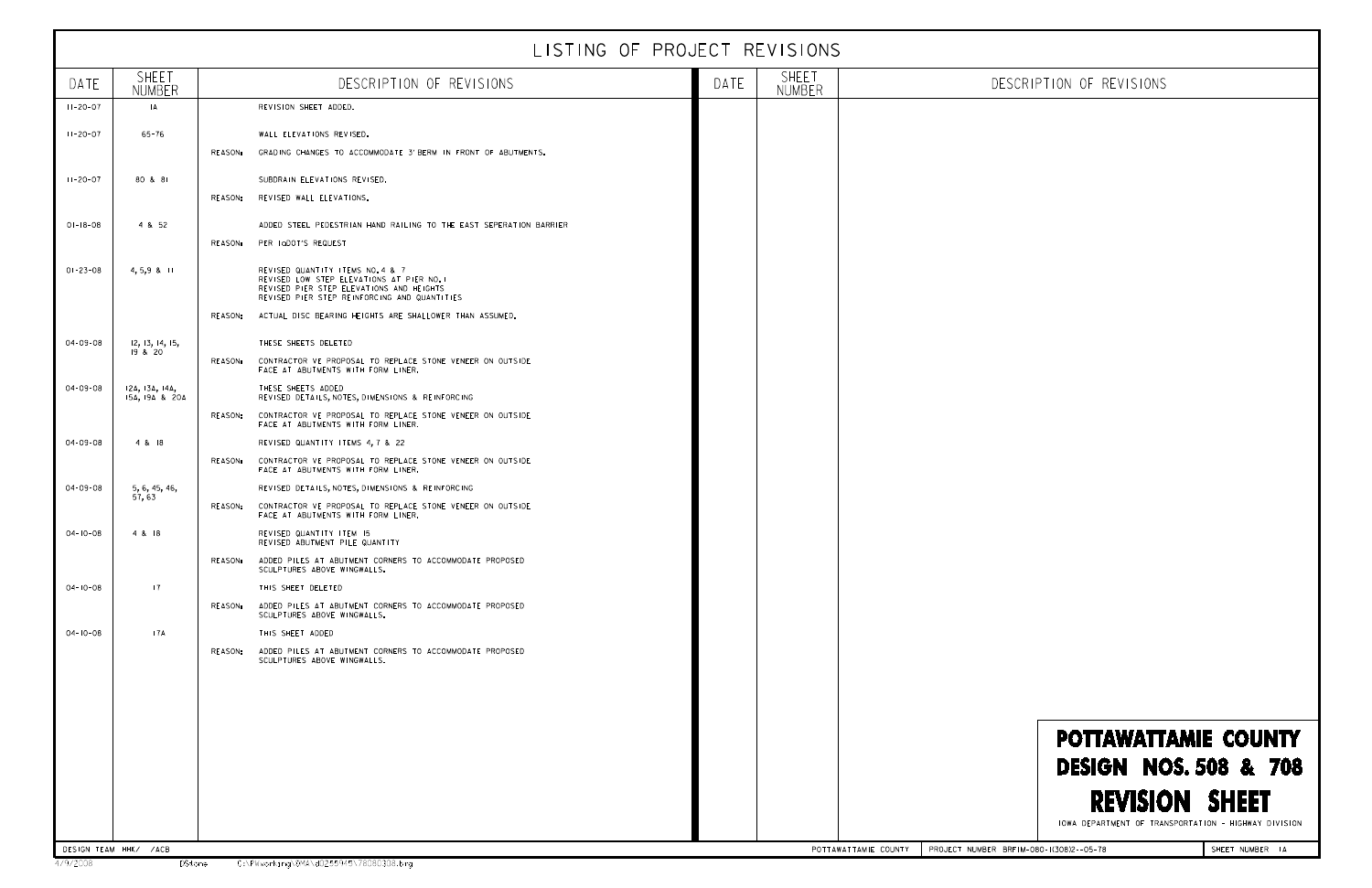HDR Engineering, Inc.

3

8

9

10

7

4

1

INCLUDES ALL COSTS ASSOCIATED WITH DECK FORMING AS SHOWN ON DETAIL "C" ON DESIGN SHEET 7.

ALL PIER FOOTING CONCRETE SHALL BE CLASS "C".

| ESTIMATED BRIDGE QUANTITIES |              |                                         |             |           |                      |        |
|-----------------------------|--------------|-----------------------------------------|-------------|-----------|----------------------|--------|
| ITEM NO.                    | ITEM CODE    | <b>ITEM</b>                             | <b>UNIT</b> | TOTAL     | AS BUILT<br>QUANTITY |        |
|                             | 2401-6745625 | RMVL OF EXIST BRIDGE                    | LS.         | 1.0       |                      |        |
| $\overline{c}$              | 2402-2720000 | EXCAVATION, CL 20                       | CY          | 1031.0    |                      |        |
| 3                           | 2403-0100010 | STRUCT CONC (BRIDGE)                    | CY.         | 96.2      |                      |        |
| 4                           | 2403-7000210 | HIGH PERFORMANCE STRUC CONC             | <b>CY</b>   | $+088.2$  | $+089.4$             | 1108.4 |
| 5                           | 2403-7000220 | TRIAL BATCH HIGH PERFORMANCE STRUC CONC | LS.         | 1.0       |                      |        |
| 6                           | 2403-7302000 | COLORED SEALER COAT - STRUCT CONC       | SY          | 1711.0    |                      |        |
| $\overline{7}$              | 2404-7775005 | REINFORC STEEL, EPOXY COATED            | LB.         | $+64433-$ | $+64537$             | 164831 |
| 8                           | 2408-7800000 | STRUCTURAL STEEL                        | LB          | 1485189   |                      |        |
| 9                           | 2413-0698110 | BRIDGE FLOOR SURF                       | SY          | 3072      |                      |        |
| 10                          | 2413-1200000 | STEEL EXTRUSION JOINT W/NEOPRENE        | LF          | 211.5     |                      |        |
| $\mathbf{H}$                | 2414-6425410 | CONC BARRIER, REINFORCED, SEPARATION    | LF          | 745.0     |                      |        |
| 12                          | 2414-6425420 | CONC BARRIER, PARAPET                   | LF.         | 708.5     |                      |        |
| 13                          | 2414-6445100 | STRUCTURAL STEEL PEDESTRIAN HAND RAIL   | LF          | $-372.3-$ | 744.5                |        |
| 4                           | 2414-6772020 | STEEL FENCE, WELDED WIRE MESH           | LF.         | 707.3     |                      |        |
| 15                          | 2501-0201057 | PILE, STEEL, HP 10x57                   | LF          | $+3250.0$ | 15250.0              |        |
| 16                          | 2501-0201489 | PILE, STEEL, HP 14x89                   | LF          | 8100.0    |                      |        |
| 17                          | 2501-8400172 | TEMP SHORING                            | LS.         | 1.0       |                      |        |
| 8                           | 2526-8285000 | CONSTRUCTION SURVEY                     | LS.         | 1.0       |                      |        |
| 19                          | 2533-4980005 | MOBIL IZATION                           | LS.         | 1.0       |                      |        |
| 20                          | 2599-9999005 | PRECAST POST-TENSIONED SLAB PANELS      | EA          | 70.0      |                      |        |
| 21                          | 2599-9999005 | DISC BEARINGS                           | EA          | 12.0      |                      |        |
| 22                          | 2599-9999014 | STONE VENEER                            | SF          | $-2428-$  | 548                  |        |
| 23                          | 2601-2638610 | CONC SLOPE PROTECTION                   | SY          | 572.0     |                      |        |

## ITEM NO. **ESTIMATE REFERENCE INFORMATION**



|                                                            | $\sim\sim$<br>$\sim$<br>$\sim$                                                               |
|------------------------------------------------------------|----------------------------------------------------------------------------------------------|
|                                                            | REVISED 04-10-08:<br>REVISED QUANTITY ITEM NO. 15.                                           |
|                                                            | . $\sim$                                                                                     |
|                                                            | REVISED 04-09-08:<br>REVISED QUANTITY ITEMS<br>NO. 4, 7, & 22.                               |
|                                                            | 353'-6X82<br>$W/8' - 4$ SI                                                                   |
|                                                            | REVISED 01-23-08,<br>REVISED QUANTITY ITEM NO. 4<br>ES<br>REVISED QUANTITY ITEM NO. 7        |
| $\mathop{\rm E}\nolimits$                                  | STA. 40176+95.2<br>STA. 7476+95.2<br>REVISED 01-08-08,<br>PC<br>REVISED QUANTITY ITEM NO. 13 |
| <b>IDR Engineering, Inc.</b>                               | <b>IOWA DEPAR</b><br>DESIGN SHEET NO.                                                        |
| DESIGN TEAM RRP/JPS/ACB                                    | POTTAWATTAMIE COUNTY<br>PROJECT NUMBER BRFIM-080-1(308)2--05-78                              |
| C:\PWworking\0MA\d0255945\78080308.brg<br>9/2008<br>DStone |                                                                                              |

## HR

- ALL CAST-IN-PLACE SLAB CONCRETE, INCLUDING CLOSURE POUR AND END SECTIONS, PRECAST SLAB PANELS, SIDEWALK, PIER CONCRETE ABOVE FOOTING AND CONCRETE FOR ABUTMENTS SHALL BE STRUCTURAL CONCRETE (HIGH PERFORMANCE). INCLUDES 722 FT. OF 3" DIA. RIGID STEEL CONDUIT IN SIDEWALK, 227 FT. OF 2" DIA. RIGID STEEL CONDUIT AND 629 FT. OF 1" DIA. RIGID STEEL CONDUIT. INCLUDES ALL COSTS ASSOCIATED WITH FURNISHING AND PLACING CONDUITS IN THE ABUTMENTS, SIDEWALKS AND UNDER SLAB FOR BRIDGE LIGHTING. INCLUDES FURNISHING AND PLACING SUBDRAIN (INCLUDING EXCAVATION), GRANULAR BACKFILL, POROUS BACKFILL, AND SUBDRAIN OUTLET AT ABUTMENTS. INCLUDES FURNISHING AND PLACING CONCRETE SEALER. INCLUDES ALL PREFORMED EXPANSION JOINT FILLER REQUIRED. INCLUDES 36.8 CY OF INTEGRALLY COLORED CONCRETE FOR RAISED MEDIAN. INCLUDES ANCHOR BOLTS AND PLATES AT LIGHT POLE BASES. INCLUDES ALL COSTS ASSOCIATED WITH THE PIER AND ABUTMENT FORM LINER.
- INCLUDES COST OF 149 LBS. OF STAINLESS STEEL REINFORCING IN THE ABUTMENT PAVING NOTCHES. FOR DETAILS, SEE DESIGN SHEET 15.
- INCLUDES 662,991 LBS. OF ASTM A709 GRADE HPS 70W (AASHTO M270 GRADE HPS 70W) WEATHERING STEEL. INCLUDES COST OF ABUTMENT BEARING MATERIALS.
- PORTLAND CEMENT CONCRETE OVERLAY. INCLUDES ALL COSTS ASSOCIATED WITH FURNISHING, PLACING AND REMOVING PLUGS OVER MECHANICAL CONNECTORS FOR MEDIAN CONSTRUCTION.
- INCLUDES ALL NECESSARY HARDWARE AND ACCESSORIES INCLUDING THE ANCHORAGE SYSTEM, TEMPORARY ERECTION MATERIAL, AND THE COVER PLATES WITH THEIR ANCHORAGE SYSTEMS.
- 11, 12 IF PLACEMENT OF CONCRETE IS DONE BY THE SLIPFORMING METHOD, CLASS BR CONCRETE IS REQUIRED. CAST-IN-PLACE BARRIER RAILS SHALL USE CLASS C MIX. PRICE BID FOR THIS ITEM SHALL INCLUDE THE COST OF CAST-IN-PLACE FORMS IF REQUIRED FOR PLACEMENT OF THE CONCRETE. INCLUDES ALL COSTS ASSOCIATED WITH FURNISHING AND PLACING CONDUITS IN BARRIERS. INCLUDES 1068 FT. OF 2" DIA. RIGID STEEL CONDUIT, 15 FT. OF 1" DIA. RIGID STEEL CONDUIT AND 133 FT. OF 3/4 " DIA. RIGID STEEL CONDUIT IN BARRIERS. INCLUDES MATERIAL AND LABOR ASSOCIATED WITH PROVIDING AND INSTALLING RIGID STEEL CONDUIT, JUNCTION BOXES AND FITTINGS.
- 14 ALL COSTS ASSOCIATED WITH THE FENCE INCLUDING THE ANCHORAGES AND PAINTING SHALL BE INCLUDED IN THE PRICE BID FOR "STEEL FENCE, WELDED WIRE MESH".
- 15, 16 PILING SHALL BE GRADE 50.
- 17 INCLUDES THE COST TO DESIGN, FURNISH AND INSTALL SHEETING & SHORING AS REQUIRED TO FACILITATE CONSTRUCTION OF THE ABUTMENTS AND THE PIER WITHOUT LOSS OF SUPPORT OF THE ADJACENT AT-GRADE PAVEMENT. TEMPORARY SHEET PILING & SHORING SHALL BE MEASURED AND PAID FOR AT THE LUMP SUM CONTRACT PRICE.
- 20 THIS ITEM INCLUDES ALL COSTS ASSOCIATED WITH FURNISHING AND PLACING THE PRECAST SLAB PANELS. INCLUDING GROUT FOR TRANSVERSE JOINTS (19.8 CY),  $\frac{3}{4}$ " DIA. TRANSVERSE BACKING ROD (3559 LF), LEVELING DEVICES, CONCRETE FOR GIRDER HAUNCHES & SHEAR STUD POCKETS (125.8 CY), HIGH PERFORMANCE STRUCTURAL CONCRETE FOR PANELS (812.0 CY) MILD REINFORCING (124,021 LBS), 0.6" DIA. 270-LL POST TENSIONING STRANDS (78,400 LF), P.T. PRESSURE GROUT INSIDE OF DUCTS AND REQUIRED POST TENSION END ANCHORAGES, ALL EMBEDED ITEMS SUCH AS DUCTS & DUCT SPLICES, LIFTING AND LEVELING DEVICES. TRIAL BATCH FOR CLASS 0-4 WR CONCRETE.
- 22 INCLUDES ALL COSTS ASSOCIATED WITH FURNISHING AND APPLYING ANTI-GRAFFITI COATING (270.0 SY). ANTI-GRAFFITI COATING SHALL BE REQUIRED FOR ALL STONE VENEER SURFACES AND THE SIMULATED STONE SURFACES AT THE ABUTMENTS.
- 23 METHOD OF MEASUREMENT AND BASIS OF PAYMENT SHALL BE PER SQUARE YARD AS MEASURED IN THE FIELD.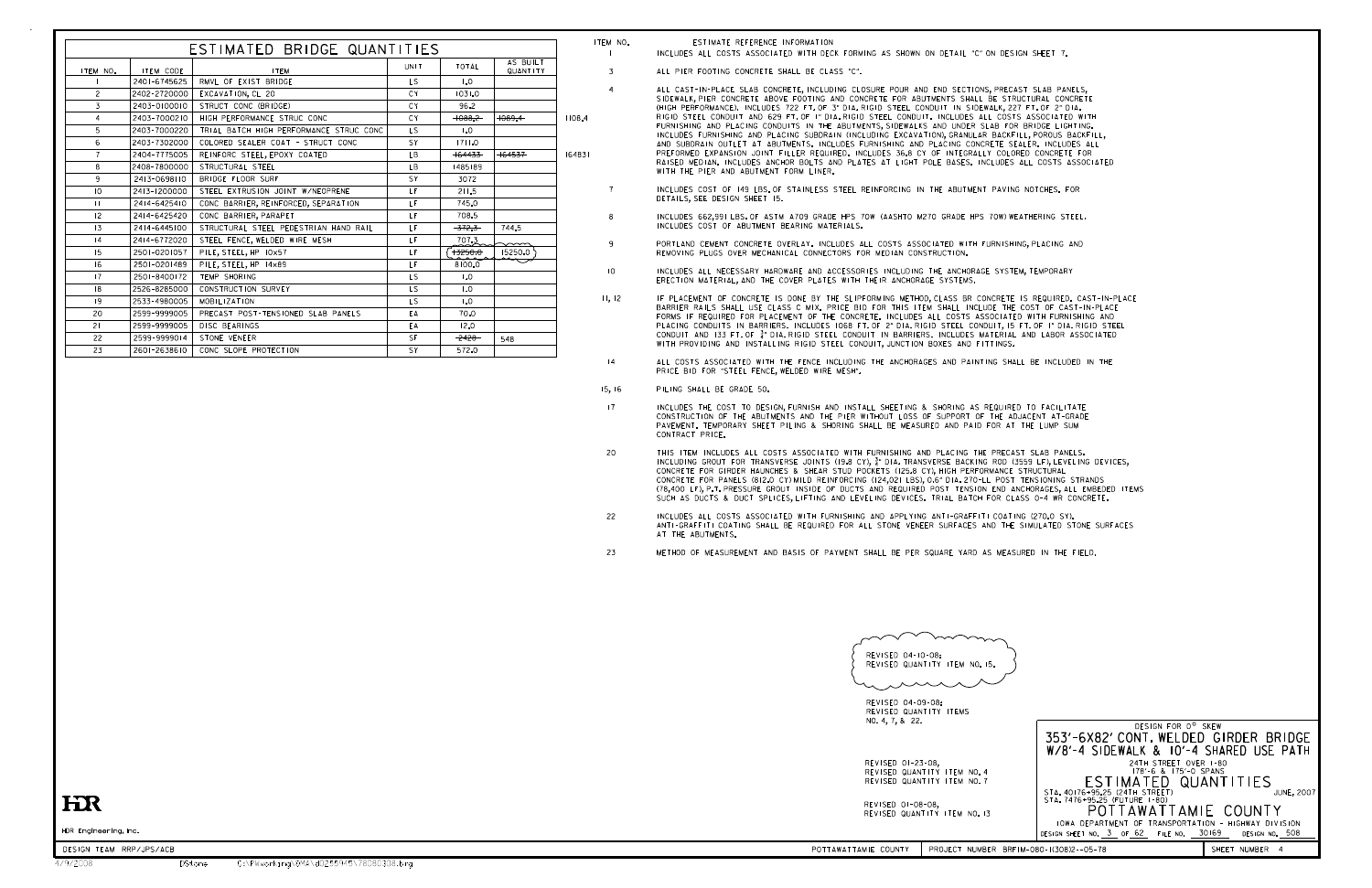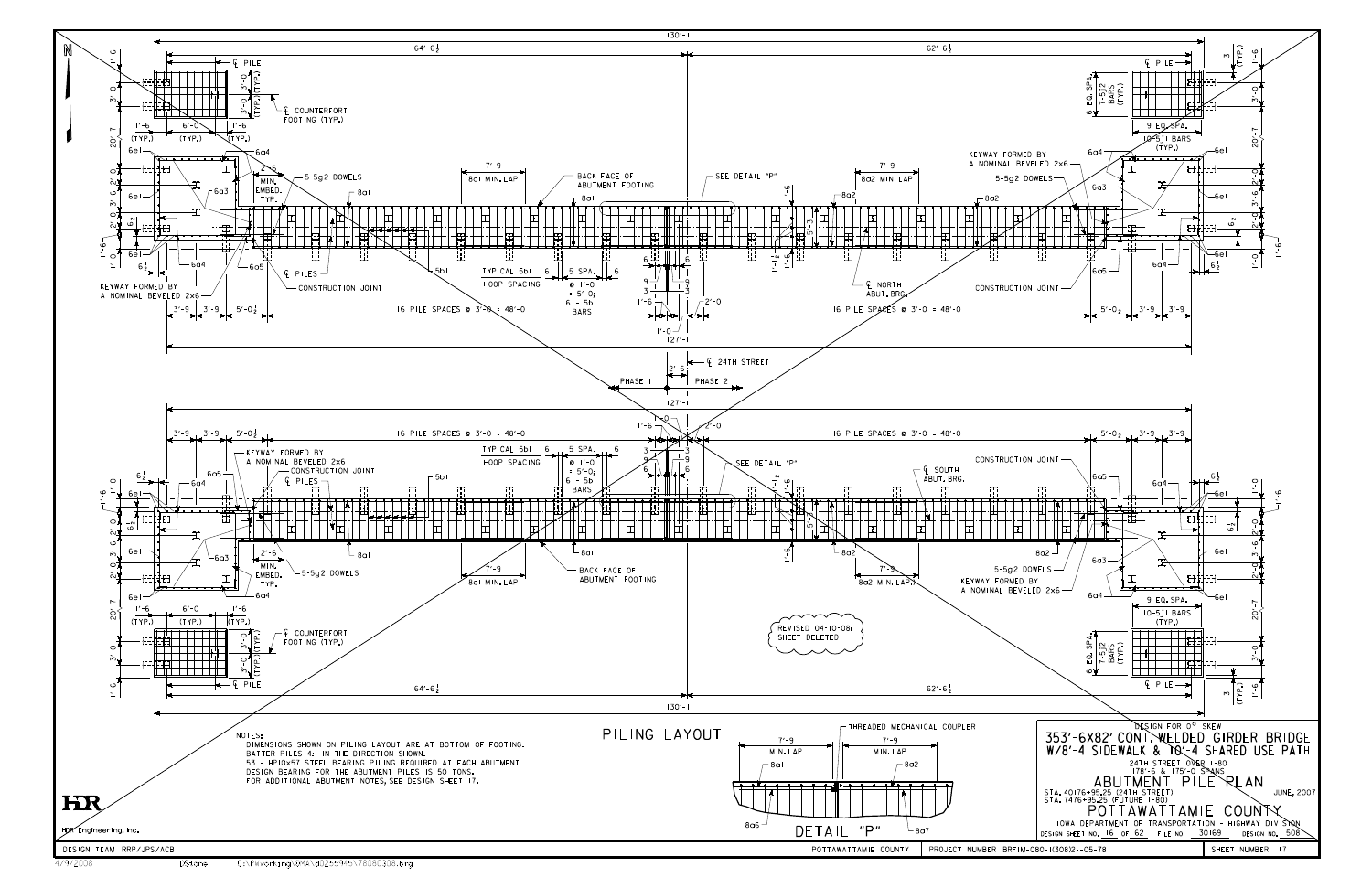

4/9/2008 DStone C:\PWworking\OMA\d0255945\78080308.brg